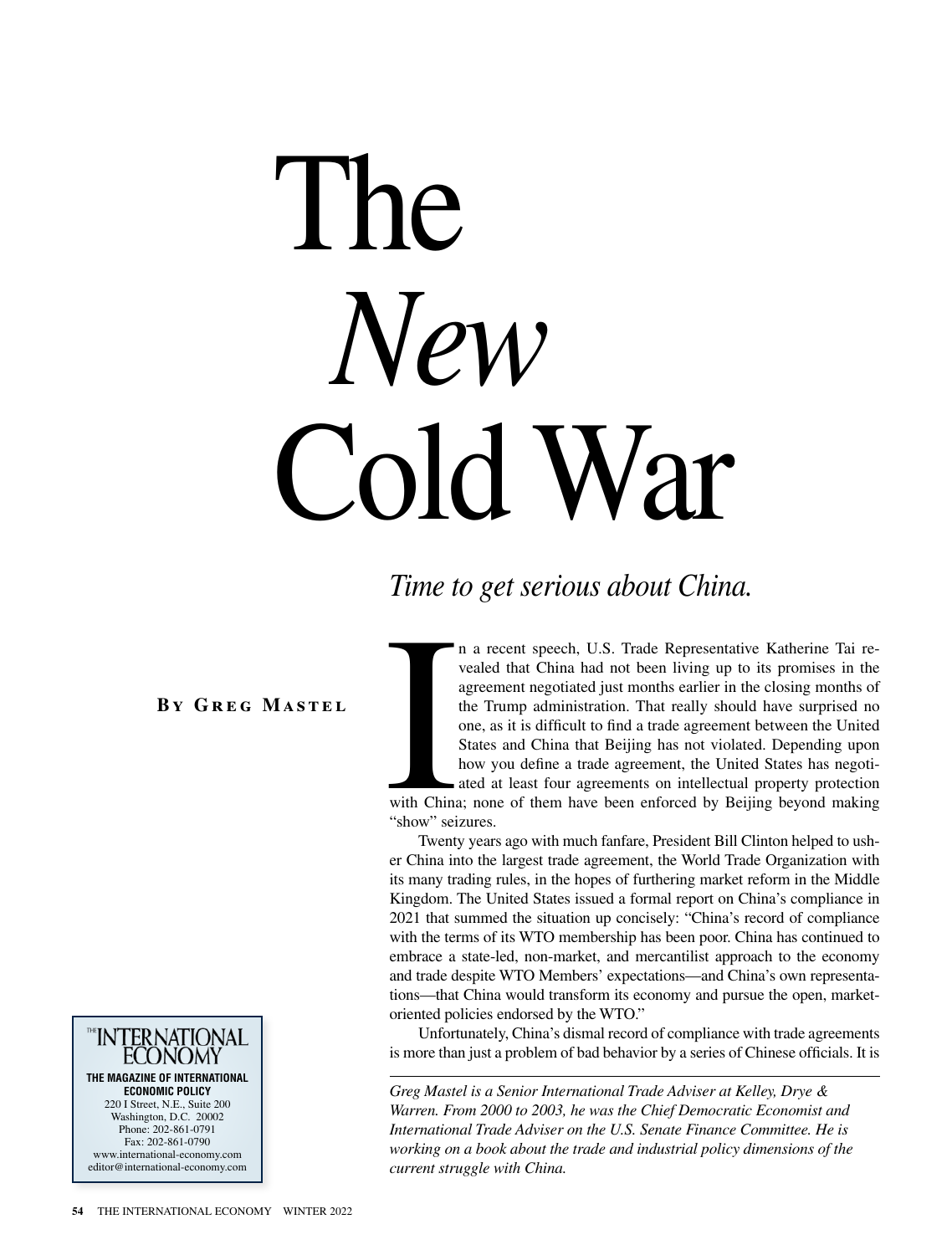an inevitable result of expecting China to follow rules designed to promote "free trade" and "free markets" when China actively opposes those objectives.

## CLASH OF SYSTEMS

The defining reality is simple: the People's Republic of China is controlled by the Chinese Communist Party. While it is true that today's China is not quite what was envisioned by Karl Marx, it is in many ways the opposite of the system dreamed of by Adam Smith.

The revered founder of the Chinese system—Mao Zedong—was a solid communist devoted to the economic theory and the powerful role of the government in making decisions. It is true that some of Mao's successors, notably Deng Xiaoping, sought specific reforms and more opening to the West, but they remained committed communists. Attempting to make the functioning of the Chinese communist system more efficient is simply not the same as moving away from it. The state economic planning process has been dominated by five-year plans drafted by the Chinese Communist Party since 1949.

Since the Tiananmen Square Massacre in 1989, China has largely limited political engagement with the West and increased the level of state control and repression. China's current president and general secretary of the Chinese Communist Party, Xi Jinping, has held the reins of power since 2013. He has led China on a course that is increasingly authoritarian, more supportive of state control of the economy, and much more hostile to the United States.

There is some diversity in estimates, but about 40 percent of China's GDP is generated by state-owned enterprises. That includes more than 150,000 separate enterprises with about three-quarters of the Chinese companies in the Global Fortune 500 state-held. In China, many key sectors including energy, telecommunications,





# The Transition

The revered founder of the Chinese system—Mao Zedong—was a solid communist devoted to the economic theory and the powerful role of the government in making decisions. It is true that some of Mao's successors, notably Deng Xiaoping, sought specific reforms and more opening to the West, but they remained committed communists. Attempting to make the functioning of the Chinese communist system more efficient is simply not the same as moving away from it. The state economic planning process has been dominated by five-year plans drafted by the Chinese Communist Party since 1949.

Since the Tiananmen Square Massacre in 1989, China has largely limited political engagement with the West and increased the level of state control and repression. China's current president and general secretary of the Chinese Communist Party, Xi Jinping, has held the reins of power since 2013. He has led China on a course that is increasingly authoritarian, more supportive of state control of the economy, and much more hostile to the United States.

*—G. Mastel*

construction, mining, and most manufacturing are dominated by state-owned enterprises.

Those figures on state-owned enterprise presence in China actually underestimate the government role in the economy. Given the nature of China's political system, the government has always held more sway in the "private sector" than can be imagined in the West. President Xi has spoken in recent years about the need to increase control of the private sector. Several Chinese "think-tanks"—that could not operate without support from at least major factions in the government—have called for reducing or eliminating the private sector.

State-owned enterprises have real costs for the Chinese economy. They also though allow the Chinese government to directly control much of the Chinese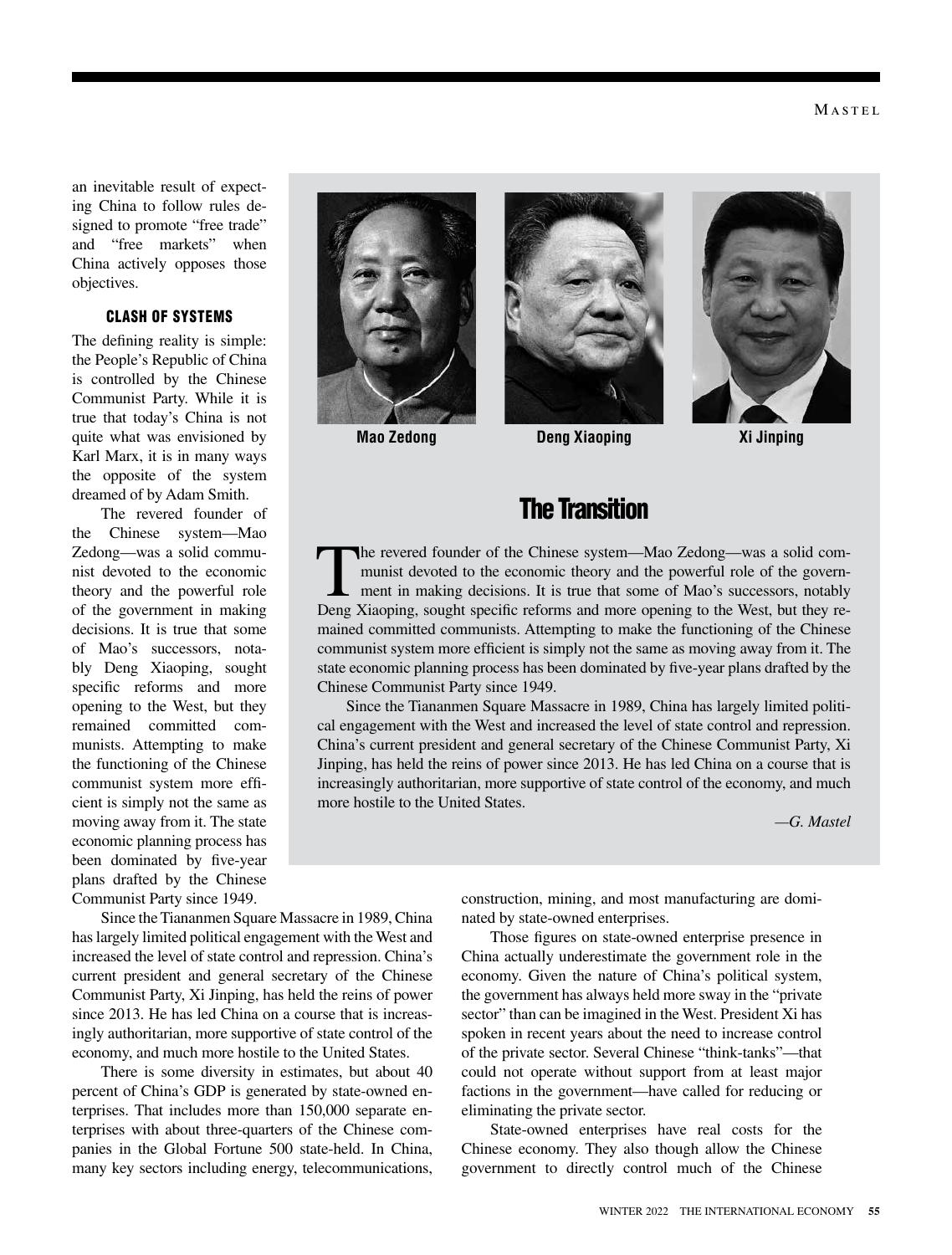economy and provide employment for perhaps hundreds of millions of Chinese citizens. Those facts ensure that voluntary reform will never come.

More troublingly, the Chinese state-owned sector also imposes costs on the rest of the world. Enormous Chinese state-owned enterprise production of commodities such

## *More troublingly, the Chinese*

*state-owned sector also imposes costs* 

## *on the rest of the world.*

as steel leads to depressed global prices that cause unemployment in China's trading partners. It also guarantees that Western companies competing with state-owned enterprises within China are doomed to face a permanently unfair playing field. It is nearly impossible to compete against the government, which sets the rules, steals your technology, has likely compromised the security of internal communications, and controls the courts.

#### AUTHORITARIAN GOVERNMENT

Some attempt to separate China's dismal record on respect for human rights and dissent from business and commerce. But the distinction is largely an illusion visible only to China apologists. Free trade and free commerce depend upon a degree of openness in association and action as well as protection from arbitrary government action. In short, free trade requires at least a degree of freedom that does not exist in China.

A recent example of the impossibility in separating these issues arises from the Chinese prison/work camps in Xinjiang, China, that hold as many as 1.5 million mostly religious dissenters. In the main, these work camps seemed to focus on agricultural production of goods like cotton. Recently, U.S. Customs and Border Protection began vigorously enforcing U.S. laws prohibiting imports of goods produced with forced labor. Initially, CBP actions focused largely on apparel and fabric linked to Xinjiang, but as the CBP investigation expanded, it blocked products using silicon, seafood, non-ferrous metal, and more. Notably, some solar panels manufactured in China were found to be produced with forced labor. Reports now circulate that groups of prison workers are sometimes "rented" out to factories in other regions of China. The machinery of state repression in China is integrally involved in "normal" commerce.

In the United States and most of the West, courts are seen as independent arbiters capable of limiting the excesses of government officials. It is widely not understood in the West, however, that Chinese courts are specifically subservient to the Chinese Communist Party, not independent arbiters. Though they have many trappings of Western courts and many judges and officials educated in the United States, Great Britain, or Japan, they are not meant to provide a fair forum in disputes with the Chinese government. The success of Chinese "private sector" companies like Huawei in China in winning sweeping intellectual property victories in Chinese courts demonstrates that these courts are just another part of the Chinese authoritarian system.

## HOSTILE FOREIGN POLICY

Beyond the commercial problems caused by state ownership and authoritarian control, there are rapidly growing broader tensions between Beijing and Washington that suggest they are already in a new cold war. Sharp accusations continue to be exchanged on China's role in the Covid-19 outbreak. The U.S. fleet has taken to monthly patrols down the Taiwan Strait in response to China's

*In the United States and most of the West, courts are seen as independent arbiters capable of limiting the excesses of government officials. It is widely not understood in the West, however, that Chinese courts are specifically subservient to the Chinese Communist Party, not independent arbiters.*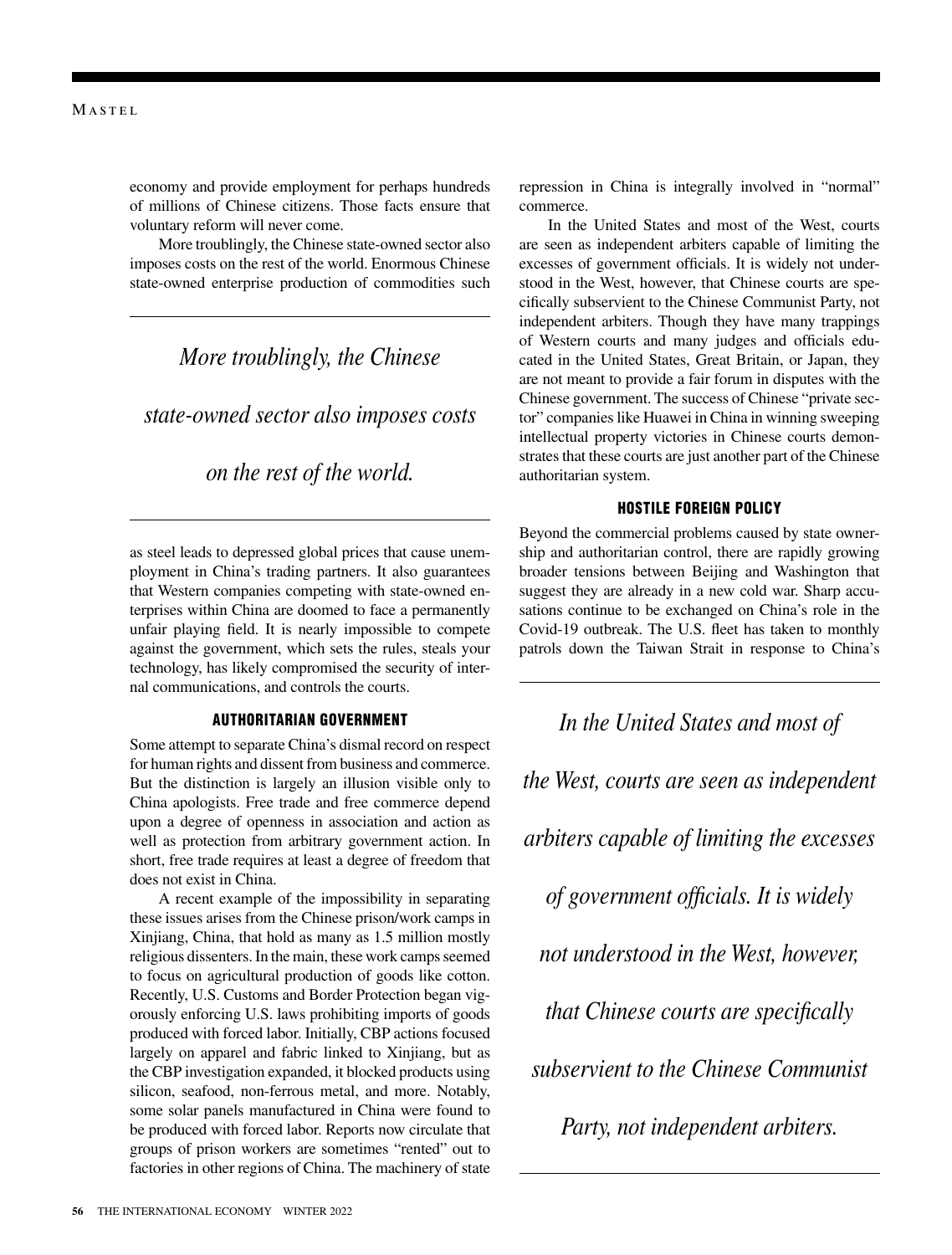military threats to invade Taiwan. Similar tensions are high due to China's decidedly aggressive territorial claims in the South China Sea. Chinese hackers regularly attack both U.S. government and private sector computer systems. The list could easily continue.

This movement in China is obvious to anyone who tracks the increasingly nationalist and anti-U.S. headlines in *China Daily,* the chief English language instrument

## *Chinese hackers regularly attack*

*both U.S. government and private* 

## *sector computer systems.*

of Chinese propaganda. The ranting of its sister publication, the *Global Times,* on such topics as the U.S. military creating Covid-19 and secretly introducing it into China provides valuable insight into the picture that Xi Jinping's government is attempting to paint of the United States.

This is all several notches short of actual military conflict, but it makes anything like a normal relationship impossible. The United States imposes various retaliatory tariffs on more than \$350 billion in imports from China, and China imposes sanctions of its own. Western companies doing business in China face the prospect of boycotts in both the United States and in China if they trigger one of many political trip wires. U.S. investment in China dropped sharply during the Trump administration in recognition of political realities. At some point, U.S. companies may be forced to simply write off much of the estimated \$124 billion invested in China.

### AN ECONOMIC RELATIONSHIP IN A COLD WAR

There is no realistic possibility that China will suddenly decide to mend its ways and become a Jeffersonian democracy with open markets. And for many good reasons, few Americans would aspire for the United States to become more like China. The result is that a conflict is built into the relationship between Washington and Beijing.

In the long Cold War between the United States and the Soviet Union, economics played a minor role because there simply was not much economic interaction. The United States and China, however, are the two largest economies in the world with an enormous trade and investment relationship. The economic fundamentals of this cold war are very different from the last. The basics of maintaining a strong military, protecting allies, and doing what can be done to promote human rights in China remain consensus items. The shape of the new economic relationship is really still uncharted territory. There are, however, two elements that are essential: managing the trade relationship, and boosting key U.S. industries.

## MANAGED TRADE RELATIONSHIP

The current U.S. strategy for trade with China still relies heavily upon the World Trade Organization. The WTO is an organization dedicated to enforcing market trading rules on its members. It works reasonably well in policing trade between generally market-oriented countries that maintain a relatively transparent policy process. But China is not market-oriented. As noted, it remains a proudly communist country. The Chinese policymaking system is also so opaque that it is often difficult to even determine what policy is from the outside. The WTO with its assumption of a reliable, transparent rule of law is utterly out of its depth. How can one challenge the policies of a country that are often difficult to even discern? Even senior WTO officials have suggested publicly that the task of transforming China's system is beyond the WTO. Another approach is clearly required.

Managed trade is still a somewhat ill-defined term in the United States. It generally refers to a strategy in which Washington manages its imports, exports, and investment with tariffs and other policy tools for the purpose of maintaining security, establishing equitable trade, and promoting other policy objectives. It is by definition less efficient than allowing the market to determine trade flows—at least when there is an actual market on both ends of the trading relationship. Unfortunately, there is no true competitive market in China. At least until recently, the status quo amounts to allowing Beijing to manage the trade relationship with Washington while Washington waits for the invisible hand of the marketplace to intervene.

Over the last few years, however, Washington has begun to take the first steps toward managing the trade relationship with China. The United States has taken action against Chinese imports of products such as steel and aluminum which endanger core industries. Most imports from China are now subject to duties imposed by the Trump administration in the hopes of changing Chinese trade behavior. The Biden administration has been willing to follow the same course and even contemplate more actions. Numerous anti-dumping, safeguard, and other actions have been applied or contemplated on Chinese imports. The result is that most U.S. trade with China is already managed through one of several policy tools.

*Continued on page 68*